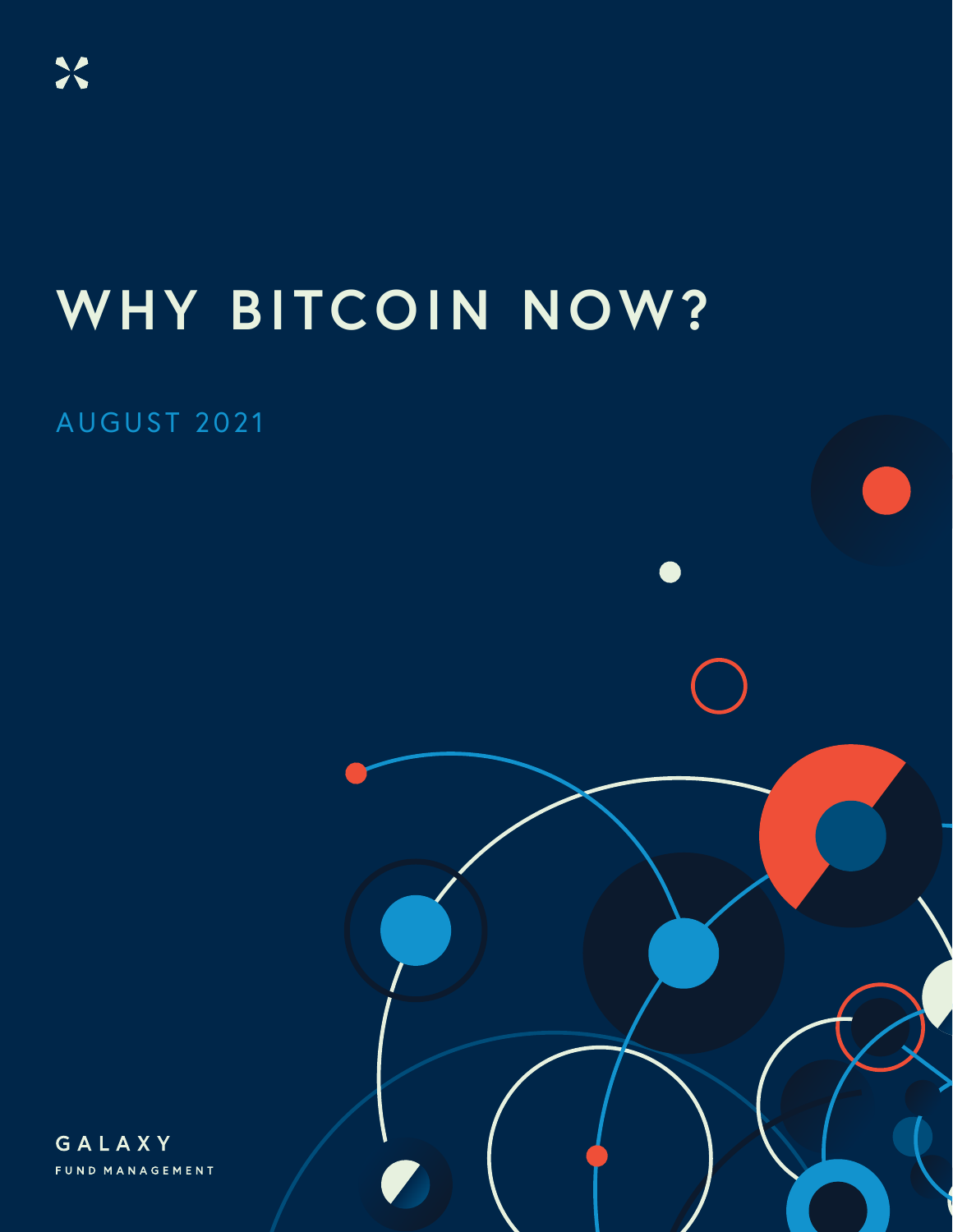## **WHY BITCOIN NOW?**



#### **BY STEVE KURZ**

Partner and Head of Asset Management Galaxy Digital

Bitcoin has transformed from a relatively obscure digital currency into a globally recognized institutional asset. Since its inception over 12 years ago, the institutional infrastructure, awareness, and adoption of bitcoin has improved. Today bitcoin stands as a legitimate macro asset. Bitcoin has cemented its use case as digital gold, helping portfolios hedge against global uncertainty. Even as bitcoin surpasses all-time highs again and again, when compared to other assets, we believe bitcoin still has plenty of room to expand. Compared to gold's ~\$11.5T market cap1 , or the US stock market's ~\$46T market cap, bitcoin's ~\$737B market cap seems relatively small, and its upside can therefore be quite large.

We are in one of the most active periods on record for crypto. New all-time highs in asset prices, user adoption, and trading activity are occurring, cementing a role for digital assets in mainstream fintech. And while crypto saw continued price volatility across 2020 – total market capitalization beginning the year at \$769 billion, peaking at \$2.4 trillion in May, and ending the period at \$1.4 trillion – a net gain of 86% year to date was registered.<sup>2</sup> There are two trends making bitcoin an increasingly compelling offensive and defensive play. First, bitcoin provides investors upside exposure to digitization. The world is digitizing at a breathtaking pace, and bitcoin is wellpositioned to grow alongside that inexorable trend. Second, distrust in institutions continues growing globally and a wealth transfer is underway to millennials and generation Z. The shift in demographics towards digital-native generations introduces a new pool of potential investors who seek investment avenues

beyond centralized finance and are more willing to adopt digital assets. Moreover, bitcoin's fixed supply –there will only ever be 21 million bitcoin – stands in sharp contrast to the Federal Reserve's rampant money printing. The halving event in May 2020 lowered the coin's annual inflation rate from 3.6% to 1.8%, while the 2021 US deficit is estimated to exceed \$3T, 15.6% of GDP.3

Beneath this macroeconomic overlay lies a regulatory foundation that represents another accelerant for bitcoin's adoption and growth. In mid-2015, the New York Department of Financial Services (NYDFS) began granting cryptocurrency licenses and charters. Two years later, the US Commodity Futures Trading Commission (CFTC) approved platforms like the Chicago Mercantile Exchange (CME) and the CBOE Futures Exchange (CFE) to trade bitcoin futures. In mid-2018, the Securities and Exchange Commission (SEC) staff clarified bitcoin's status as a non-security, an important assessment as debate around cryptocurrency regulation was often focused on coins' status as securities. The Office of the Comptroller of the Currency (OCC) then clarified their stance on custody approving financial institutions for the custody of digital assets on behalf of their clients. Further advancing regulatory support for digital assets, Brian Brooks, Acting Comptroller of the Currency, testified on Capitol Hill to the US Senate about the importance of digital assets in November 2020, paving the road for the release of guidelines by the OCC for US banks to use public blockchains as settlement systems. These regulatory developments strengthen bitcoin as an investable asset.

<sup>2)</sup> Source: [Trading View](https://www.tradingview.com/chart/?symbol=CRYPTOCAP%3ATOTAL), August 2021.

<sup>3)</sup> Per the [Committee for a Responsible Federal Budget](https://www.crfb.org/blogs/new-budget-projections-show-record-deficits-and-debt), the fiscal 2021 US deficit is estimated to exceed \$3T, 15.6% of GDP.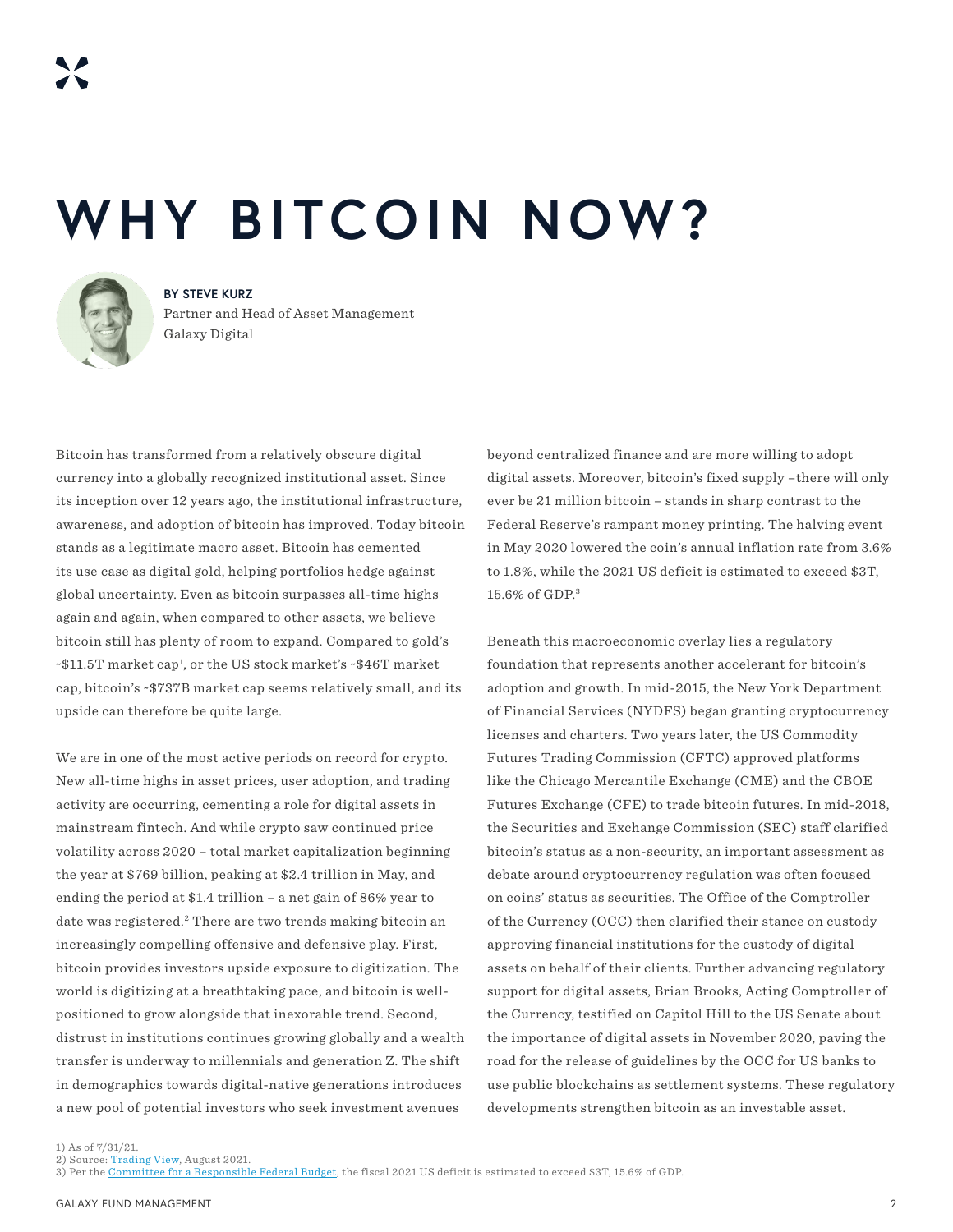Institutional infrastructure continues developing in tandem with regulatory advancements. Announcements from BNY Mellon, the oldest and largest traditional financial institution, and German-based Deutsche Bank to service and custody digital assets deliver validity from players looking beyond fiat currency. Additionally, names like Fidelity, BBVA, Bakkt (primarily owned by Intercontinental Exchange), and Anchorage continue to set new standards for the custody, trading, and settlement of digital assets. Anchorage became the first to receive a federal bank charter in early 2021. They are collectively subject to regulatory oversight. Additionally, they receive ongoing audits by Big Four accounting firms and have received SOC reports as a result of routine independent SOC exams. Galaxy itself has played a role in crypto's institutional infrastructure build; in partnership with Bloomberg, we launched the Bloomberg Galaxy Crypto Index (BGCI) in 2018 to improve data integrity and standardization among digital assets. In early 2021, the S&P Dow Jones announced its intention to provide indices for digital assets. These infrastructure improvements have, in turn, established the rails for institutional quality products like our Galaxy Crypto Index Fund and Galaxy Bitcoin Funds, a key reason our funds received a positive operational due diligence score from a prominent global investment consultant.

Bitcoin's macro landscape, regulatory foundation, and institutional infrastructure have already caught investors' attention. It's clear that bitcoin has morphed from an early adoption phase into a rapid growth phase. We're seeing bitcoin adoption levels increase across multiple investor categories, all of which had previously avoided crypto: traditional hedge funds, family offices, institutional allocators, and wealth channels. Last year, in a letter to investors, macro expert Paul Tudor Jones compared bitcoin's role in a portfolio today to that of gold in the 1970s. He also bet that bitcoin would be the best-performing hedge against the current Great Monetary Inflation and subsequently disclosed a portfolio allocation of "1% to 2%" towards bitcoin as protection against the potential decline of the U.S. dollar.4 The Tudor news means the proverbial Rubicon crossing for

bitcoin is behind us, and the asset can now be considered another inflation-fighting tool for hedge funds. Following in Tudor's footsteps, Ray Dalio, financial thought leader and founder of Bridgewater, the world's largest hedge fund, penned his thoughts on bitcoin, claiming: "I believe bitcoin is one hell of an invention." And Stanley Druckenmiller, arguably the world's best macro investor, announced his bitcoin position on CNBC. We expect other hedge funds to follow in these footsteps.

Traditional wealth managers are also waking up to the potential benefits of bitcoin. 46% of advisors now indicate that they are likely to allocate client portfolios to bitcoin within the next 12 months. Morgan Stanley is the first big U.S. bank to offer access to bitcoin funds to wealth management clients on its platform and many other platforms are following suit. Institutional advisors respond to increased end-client interest; 43% claim their perception of bitcoin is more positive over the past six months (only 3% more negative; rest unchanged).<sup>5</sup> On the consumer side, Visa Inc. allows the use of USD Coin (USDC) to settle transactions on its payment network.<sup>6</sup> PayPal is integrating bitcoin transactions for its 325 million users. In addition, Tesla, MicroStrategy, and Square all hold strong allotments of bitcoin on their balance sheets.

We are not surprised that heightened interest in bitcoin across all investor types coincides with the broad acceleration of digitization. MasterCard plans to enable digital asset purchases for all merchants. Apple Pay will now get support from the digital asset card payment system, BitPay. We have also closely followed the revamped yet still significant plans to launch the Facebook-backed Libra project and bring digital wallets to Facebook's 2.5 billion users. We believe in a future in which digital money (USD, Chinese RMB), digital payments (Libra), and digital stores of value (bitcoin) exist side-byside. Each of these projects will require sustained investment in digital payment rails and infrastructure, a reality offering material support to bitcoin as a digital store of value thesis. Bitcoin's future is bright, and now is the time to start incorporating it into portfolios.

<sup>4)</sup> Source: Paul Tudor Jones' Investment Letter, May 2020.

<sup>5)</sup> Source: RIA Channel surveys, July 2021.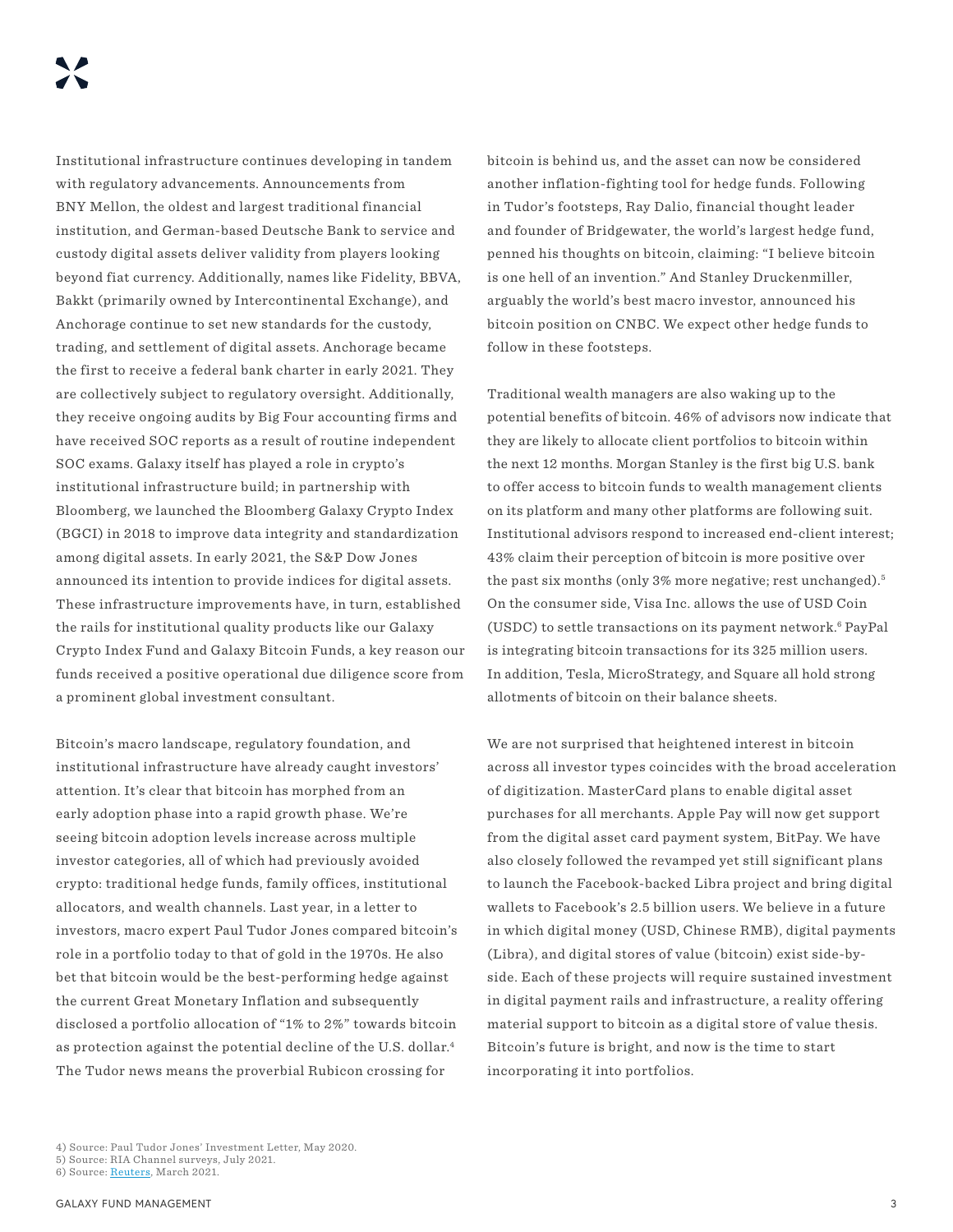## **CONTACT US**

(646) 779 5998 gfmclientservice@galaxydigital.io galaxyfundmanagement.com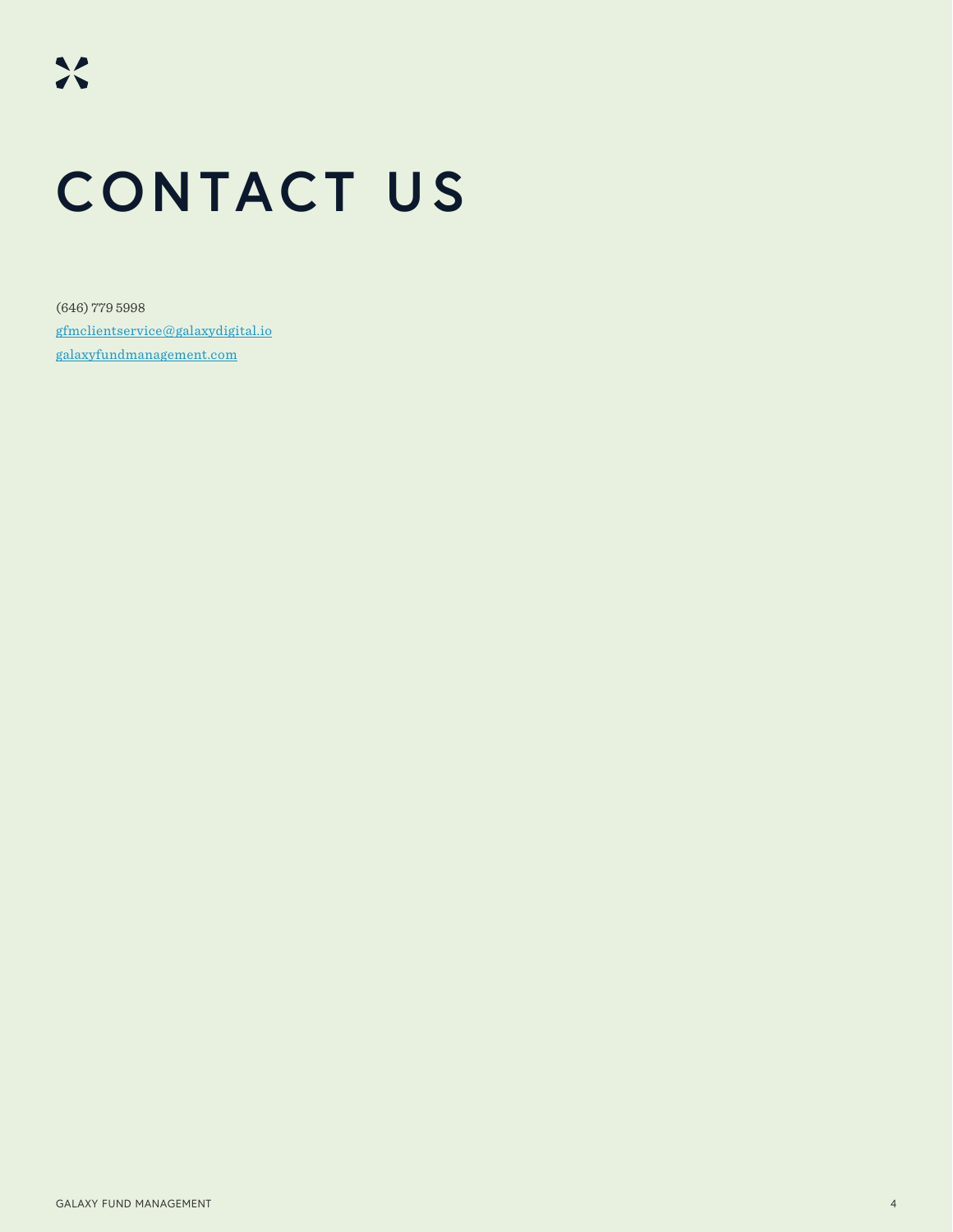### GALAXY BITCOIN FUNDS RISK FACTORS

**Investment Risks Generally.** An investment in the Fund, involves a high degree of risk, including the risk that the entire amount invested may be lost. The Fund will invest in bitcoin using strategies and investment techniques with significant risk characteristics, including risks arising from the volatility of the global Cryptocurrency markets and the risk of loss from counterparty defaults. The Fund's investment program may use investment techniques that involve substantial volatility and can, in certain circumstances, substantially increase the adverse impact to which the Fund may be subject. All investments made by the Fund will risk the loss of capital. No guarantee or representation is made that the Fund's investment program will be successful, that the Fund will achieve its investment objective or that there will be any return of capital invested to investors in the Fund, and investment results may vary.

**Different from Directly Owning Bitcoin.** The performance of the Fund will not reflect the specific return an investor would realize if the investor actually purchased bitcoin. Investors in the Fund will not have any rights that bitcoin holders have.

**No Guarantee of Return or Performance.** The obligations or performance of the Fund or the returns on investments in the Fund are not guaranteed in any way. Any losses of the Fund will be borne solely by investors in the Fund. Ownership interests in the Fund are not insured by the Federal Deposit Insurance Corporation, and are not deposits, obligations of, or endorsed or guaranteed in any way, by any banking entity.

**Regulation & Supply.** Bitcoin is loosely regulated and there is no central marketplace for currency exchange. Supply is determined by a computer code, not by a central bank, and prices can be extremely volatile.

**Exchanges.** Exchanges may suffer from operational issues, such as delayed execution, that could have an adverse effect on the Fund. Cryptocurrency exchanges have been closed due to fraud, failure or security breaches. Any of the Fund's funds that reside on an exchange that shuts down or suffers a breach may be lost.

**Value.** Several factors may affect the price of bitcoin, including, but not limited to: supply and demand, investors' expectations with respect to the rate of inflation, interest rates, currency exchange rates or future regulatory measures (if any) that restrict the trading of bitcoin or the use of bitcoin as a form of payment. There is no assurance that bitcoin will maintain its long-term value in terms of purchasing power in the future, or that acceptance of bitcoin payments by mainstream retail merchants and commercial businesses will continue to grow.

**Protocol.** Bitcoin is created, issued, transmitted, and stored according to protocols run by computers in the bitcoin network. It is possible the bitcoin protocol has undiscovered flaws which could result in the loss of some or all assets held by the Fund. There may also be network-scale attacks against the bitcoin protocol, which result in the loss of some or all of assets held by the Fund. Advancements in quantum computing could break bitcoin's cryptographic rules. The Fund makes no guarantees about the reliability of the cryptography used to create, issue, or transmit bitcoin held by the Fund.

**Volatility.** Bitcoin's value has historically been highly volatile. For instance, during the period from December 17, 2017 to February 5, 2018, bitcoin experienced a decline of roughly 60%. More recently, during the period from February 13, 2020, until March 16, 2020, the value of bitcoin fell by over 50%. In addition, uncertainty related to the effects of bitcoin's recent "halving" could contribute to volatility in the bitcoin markets. The value of the bitcoin held by the Fund could decline rapidly in future periods, including to zero.

These are not all the risk factors associated with bitcoin or the Funds. Refer to the Private Placement Memorandum for more risk factors.